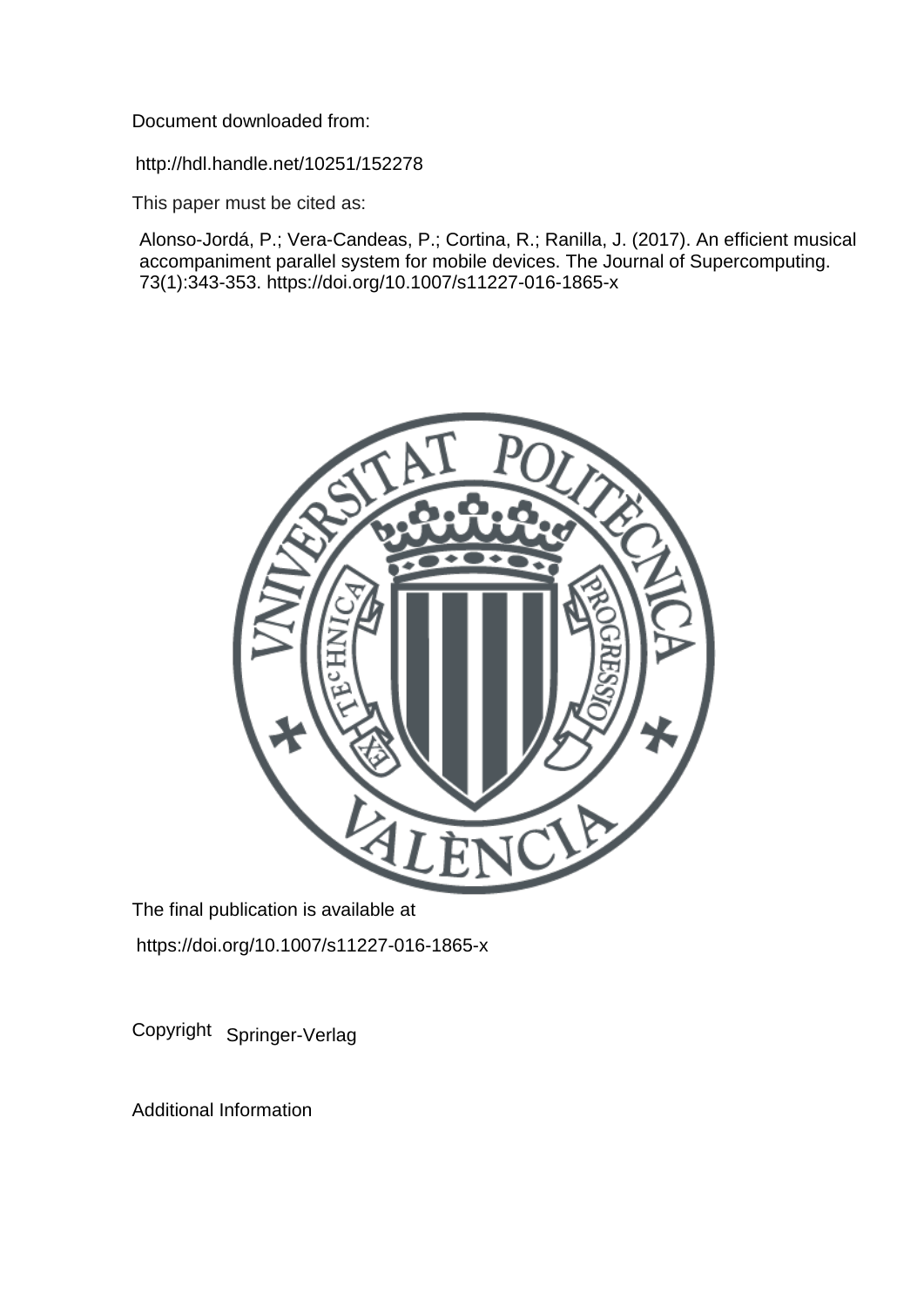# An Efficient Musical Accompaniment Parallel System for mobile devices

Pedro Alonso · P. Vera-Candeas · Raquel Cortina · José Ranilla

Received: date / Accepted: date

Abstract This work presents a software system designed to track the reproduction of a musical piece with the aim at match the score position into its symbolic representation on a digital sheet. Into this system, known as automated Musical Accompaniment System, the process of score alignment can be carried out real-time. A real-time score alignment, also known as score following, poses an important challenge due to the large amount of computation needed to process each digital frame and the very small time slot to process it. Moreover, the challenge is even greater since we are interested on handheld devices, i.e. devices characterized by both low power consumption and mobility. The results presented here show that it is possible to exploit efficiently several cores of an  $ARM^{\circledR}$  processor, or a GPU accelerator (presented in some SoCs from NVIDIA) reducing the processing time per frame under 10 ms in most of the cases.

Keywords Audio-to-Score Alignment · Score Following · Musical Accompaniment · Parallel Computing · Real-time Computing

### 1 Introduction

The task of synchronizing an audio recording of a musical piece with the corresponding sheet music is known as *alignment* [1]. Alignment is a process that can

Pedro Alonso

Raquel Cortina · José Ranilla Depto. de Informática Universidad de Oviedo, Spain Raquel Cortina E-mail: raquel@uniovi.es José Ranilla E-mail: ranilla@uniovi.es

P. Vera-Candeas Telecommunication Engineering Department Universidad de Jaén, Spain P. Vera-Candeas E-mail: pvera@ujaen.es

Depto. de Sistemas Informáticos y Computación Universitat Politècnica de València, Spain E-mail: palonso@upv.es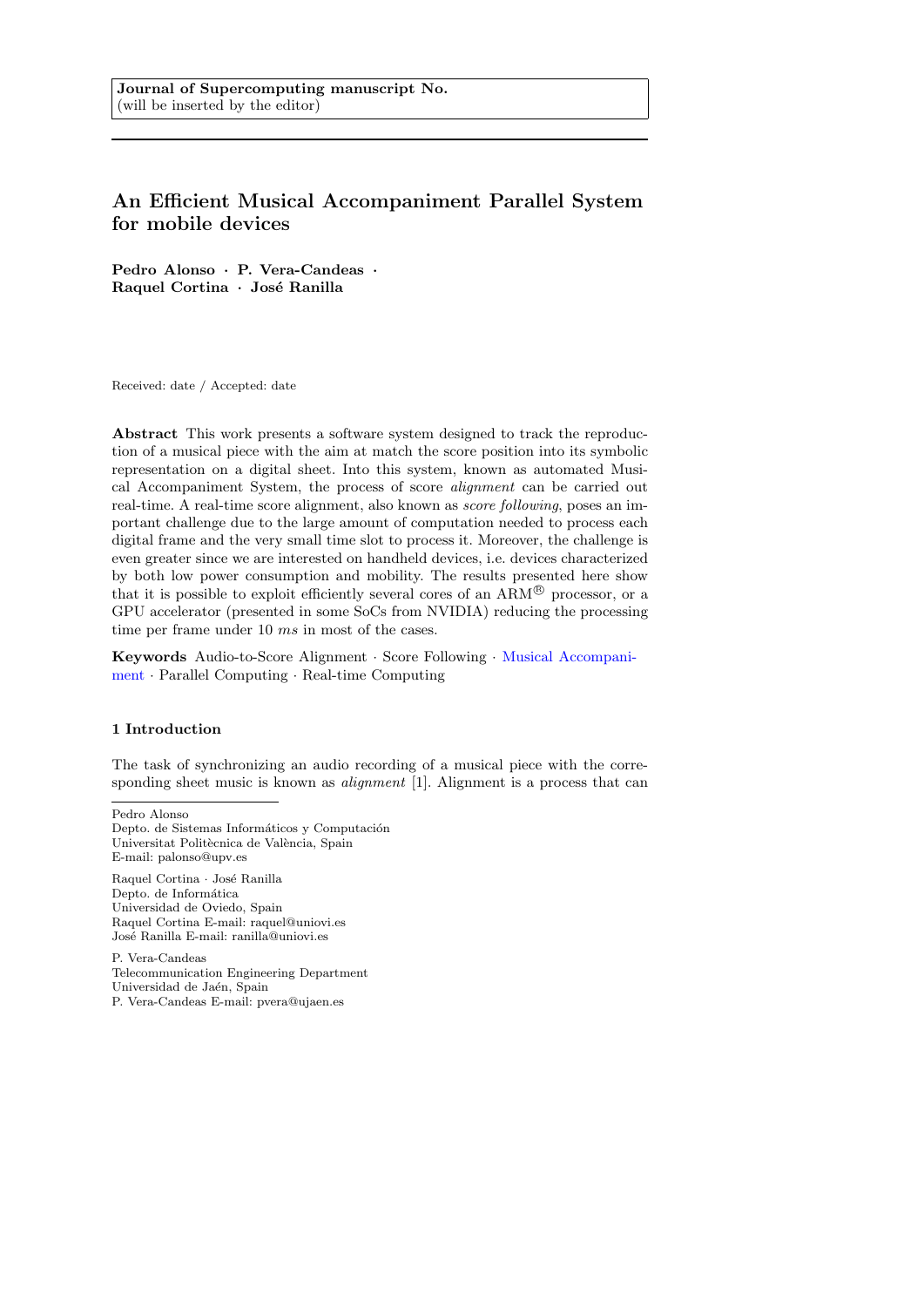be carried out offline or online. Online alignment, also called score following, is the real-time synchronization of a live musician playing a score (music live performance) with the symbolic score itself and decoding of expressive parameters of the musician on the fly. The interactivity between the performance and the score following (Interactive Music System) is associated with an electronic equipment that "listens" and "responds" to the performer's input. To conduct this tracking, the system software running on this equipment acquires a digital signal and performs the estimation from the current and previous signals. There are many useful applications for an efficient score following system featuring, for instance, automatic page turning [2], automated computer accompaniment of a live soloist [3], synchronization of live sound processing algorithms for instrumental electroacoustic composition, and the control of visual effects synchronized with the music.

Before triggering the score following, it takes place an offline preprocessing stage. Under this stage, all the information contained in the MIDI score is organized so that it can be used for alignment purposes. At this stage, for instance, a set of combinations of concurrent notes and the transitions between them is defined. Afterwards, the score following, which works real-time, divides the processing on each upcoming digital frame in several stages. The first one is the feature extraction, where the features that characterize some specific information about the musical content are extracted from the audio signal. The second stage, named Module Distortion, is in charge of calculating a cost matrix that will be used as input by the following stage; it is the most expensive in terms of floating point operations (flops). The third stage performs the matching by finding the best match between the feature sequence and the score. Of the two main methods used for this matching, i.e. the Hidden Markov Model (HMM) [8–11] and the Dynamic Time Warping  $(DTW)$  [4, 12–14], the last one is the one which has been integrated in the system proposed in this contribution.

In this work, we aim at closing the whole online alignment for score following system by proposing a fast implementation of the most expensive module, the second stage, i.e. the Module Distortion. Our implementation exploits one of the most commonly found multicore processors in tablets and smart phones, such as it is the  $ARM^{\circledR}$  processor. Moreover, our application is also able to use the embedded GPU contained into some NVIDIA ARM<sup>®</sup> processor chips, allowing thus to achieve a high performance for very long musical scores.

The structure of the paper is as follows. In Section 2, we explain the architecture of the proposed system and go through details of the computational aspects of the application from a theoretical point of view. Section 3 exposes the implementation, in particular, for the GPU since is one of the most important highlights of the paper. The experimental results are shown in Section 4. The paper is closed with a conclusions section.

# 2 The Musical Accompaniment System

Our aim is to address the score following problem through the development of an automated computer Musical Accompaniment System that is mainly based on the framework proposed in [4]. Of this system, the matching stage (the third one), which has been implemented using the DTW method, was already tackled in [15], where it was designed a parallel version suitable for several processor cores and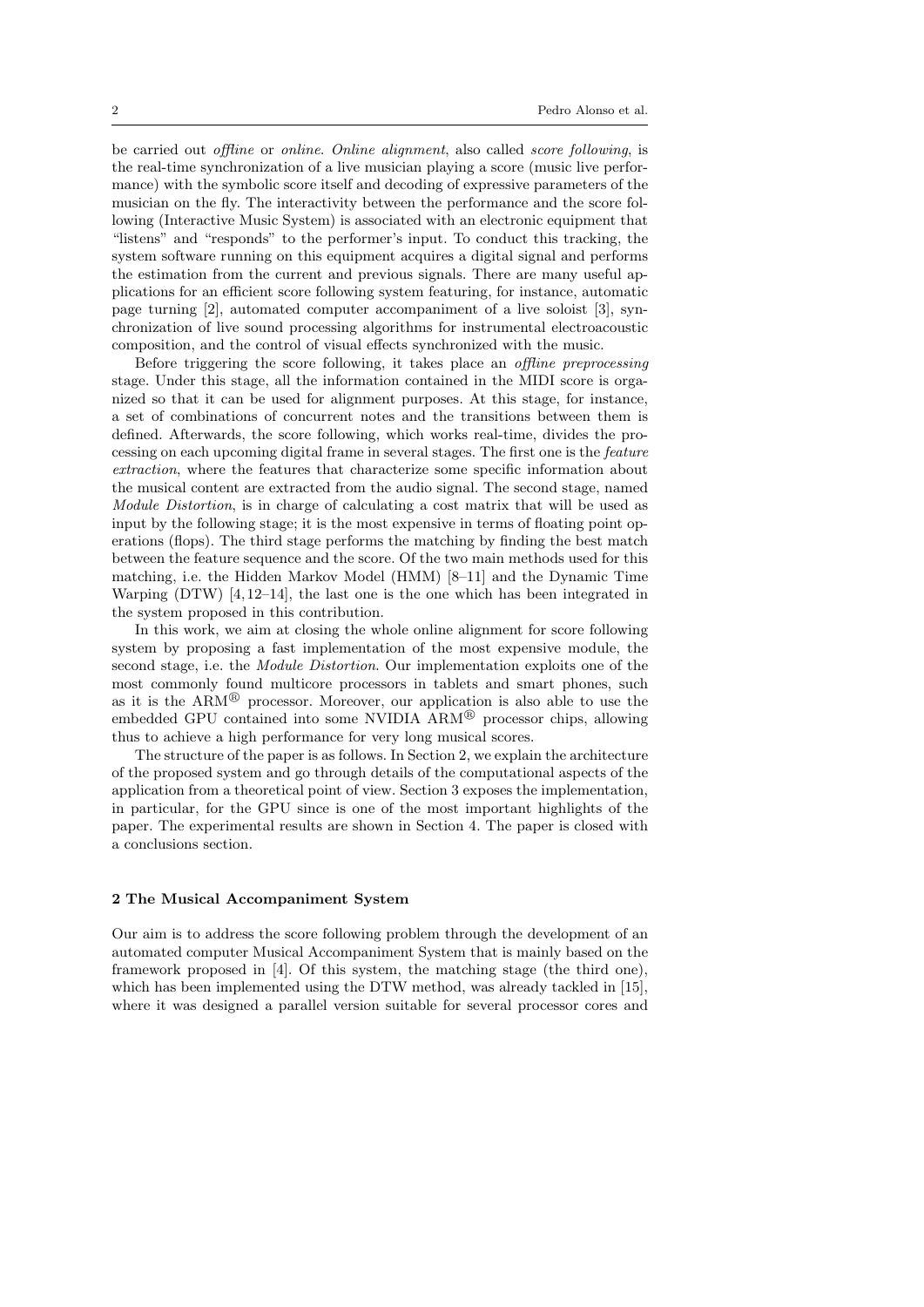

Fig. 1 The Musical Accompaniment System.

for GPUs. The software solution proposed for the online alignment has been built satisfying the following two basic requirements: *real-time* and *mobility*. Accordingly, this design should be aware of the low computational power of the handheld devices, specially the cheapest ones, and should deeply use the possibilities offered by some heterogeneous parallel architectures that provide the processor with a low consumption GPU embedded into the same chip (SoC).

Figure 1 outlines the main blocks of the Musical Accompaniment System. Our audio signals (frame) are monaural with 44.1 kHz sampling frequency and 16 bits per sample. When a new frame arrives,  $frame(t)$ , the process starts at the Feature Extraction block, where it is obtained a low-level spectral representation of the audio data (Time-Frequency representation). First, a windowed Fast Fourier Transform (FFT) is applied to the signal. A Hanning window with a size of 128 ms and a hop size of 10 ms is used (for both synthetic and real-world signals). Note that, according to these values the frame length  $(N_{frame})$  is 5700 samples. We chose this value as in [17] to have enough frequency resolution for low frequency sounds. However, the transform length  $(N_{FFT})$  is 16384 (zero padding is used) in order to obtain at least one frequency bin to each MIDI interval.

Performed the FFT, the time-frequency representation is converted from linear frequency to MIDI resolution. In order to obtain this computation, first the magnitude spectrogram (inset Module in Fig. 1) is computed from the complex output of the FFT (in real and imaginary parts). Afterward, the frequency bins belonging to the same MIDI interval is summed up (inset MIDI Resolution in Fig. 1) resulting in  $x_t(f)$ , that is the time-frequency representation of the input frame in MIDI resolution. Note that the number of MIDI pitches  $(N_{MIDI})$  corresponds with the range of notes that a piano can play in MIDI scale.

The inputs of the **Distortion Block** (DB) are  $x_t(f)$ , in addition to the spectral patterns  $B(f, k)$  obtained in the preprocessing stage. Note that the maximum value of k is  $N_{BASES}$ , which corresponds to the number of units in the score. A score unit represents the occurrence of concurrent or isolated notes in the score (see [17]). The Distortion Block calculates  $D_t(\tau)$ , which measures the suitability of each unit to be active at each frame t (referenced to the signal input) by analyzing the likelihood between the spectral patterns  $B(f, k)$  and the time-frequency representation of the input signal  $x_t(f)$ . Note that, in  $D_t(\tau)$ ,  $\tau$  represents the synthetic signal frames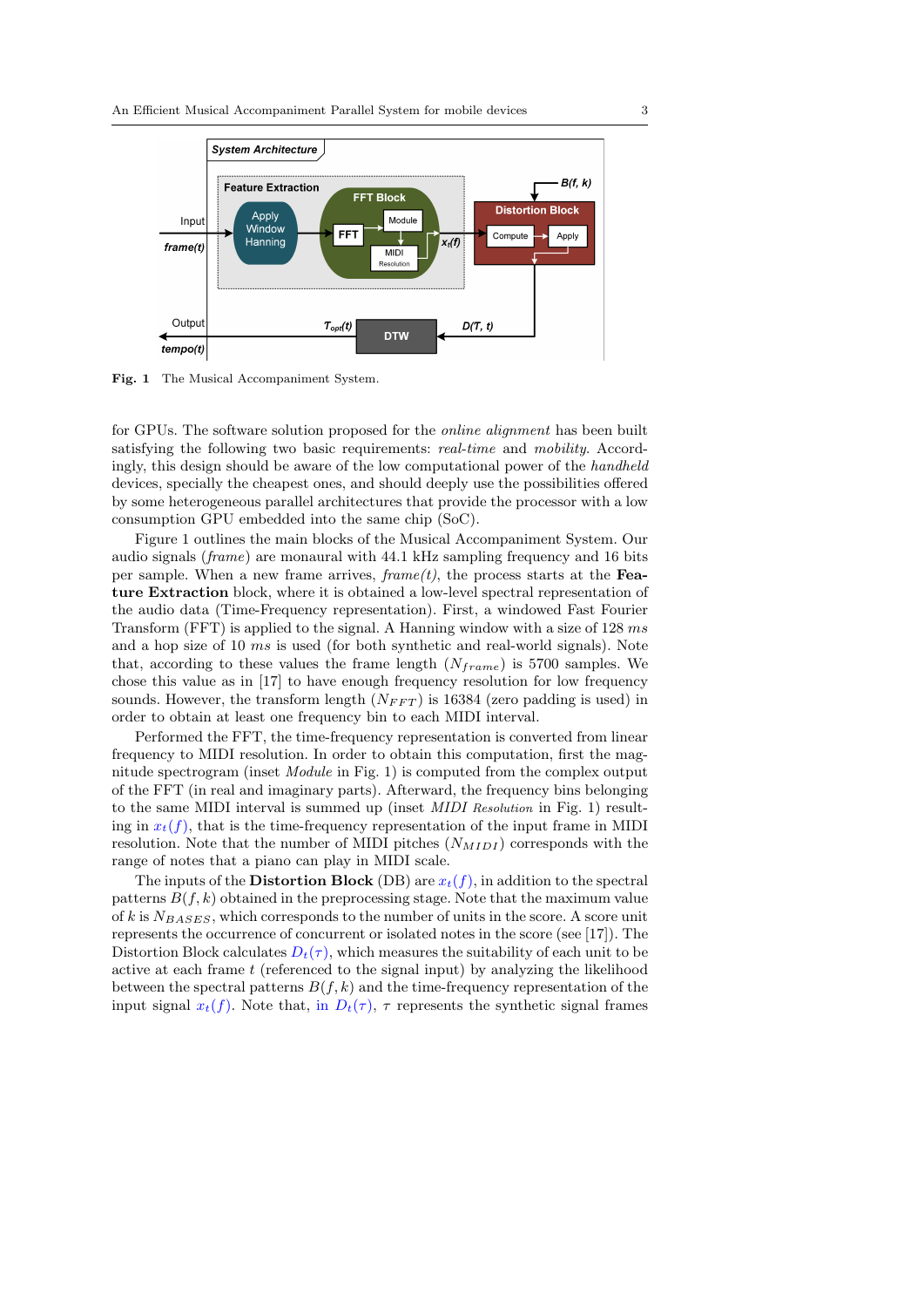| <b>Algorithm 1 Module Distortion</b> |  |  |  |
|--------------------------------------|--|--|--|
|--------------------------------------|--|--|--|

1 Let  $\mathbf{B}(f, k)$  the matrix learned in preprocessing stage. 2 {/\* Compute Block \*/} 3  $\Phi_t(k) = 0.$ <br>4 **for** k=1 to for  $k=1$  to  $N_{BASES}$  do 5 for f=1 to  $N_{MIDI}$  do 6  $\Phi_t(k) = \Phi_t(k) + Dist_{\beta}(x_t(f), g_t(k)B(f, k))$ , where  $g_t(k)$  $\sum_{f} x_t(f) B(f,k)^{(\beta-1)}$  $\sum_f B(f,k)$ β. 7 end for 8 end for 9  $\{/*$  Apply Block  $*/$ 10 for  $\tau=1$  to  $DTW_{size}$  do 11  $D_t(\tau) = \Phi_t(k_\tau)$ , where  $k_\tau$  is the unit played at time  $\tau$  at the score. 12 end for

or score positions. To obtain the optimum unit at each frame we use, as a cost function, the Beta-divergence (see  $(1)$ ), which includes in its definition the most used costs functions in the state-of-art (see [16]). One component per unit is used so that, single non-zero restriction can be imposed to the gains allowing thus the use of the efficient signal decomposition method described in [16], among others. Finally, the length of  $D_t(\tau)$  at frame t is given by the  $DTW_{size}$  parameter, that is the duration in frames of the score (MIDI time) to be aligned. Remember that, as in [17], a hop size of 10 ms is used for frame duration in MIDI time.

As it can be seen in Algorithm 1, the computational intensity of the Distortion Block is larger than in Feature Extraction module. This is mainly because it depends on the number of units of the composition. Consequently, the higher the number of units of the score, the larger the computational intensity.

$$
D_{\beta}(x|\hat{x}) = \begin{cases} \frac{1}{\beta(\beta-1)} \left( x^{\beta} + (\beta-1)\hat{x}^{\beta} - \beta x \hat{x}^{\beta-1} \right) & \beta \in (0,1) \cup (1,2] \\ x \log \frac{x}{\hat{x}} - x + \hat{x} & \beta = 1 \\ \frac{x}{\hat{x}} + \log \frac{x}{\hat{x}} - 1 & \beta = 0 \end{cases} \tag{1}
$$

Finally, in order to perform the alignment we used the DTW to match the score position with each input signal frame. In this stage and in order to reduce latency, no backtracking is allowed, that is, the decision is made directly from the information contained into frame  $t$ . The simplest online approach is obtained by matching the performance position at frame t with the score position  $\tau$  associated to the minimum value of the accumulated cost at frame t. A thorough explanation of the theoretical aspects of the problem, as well as the multi-tier architecture designed for the DTW functional block, can be found in [4, 16, 17]. Our parallel implementation of this algorithm, presented in [15], has been used here with some little changes, including some optimizations carried out to avoid the downside of a reduction operation in parallel.

From the theoretical point of view, the sequential cost of the computation applied to each frame can be approximated by

#### 1. Feature Extraction.

- Hanning Window. Element-wise product of two vectors of size  $N_{frame}$ .
- FFT. One-dimensional FFT algorithms have computational complexity of  $O(n \log(n))$  when n is a power of 2. We have used the high performance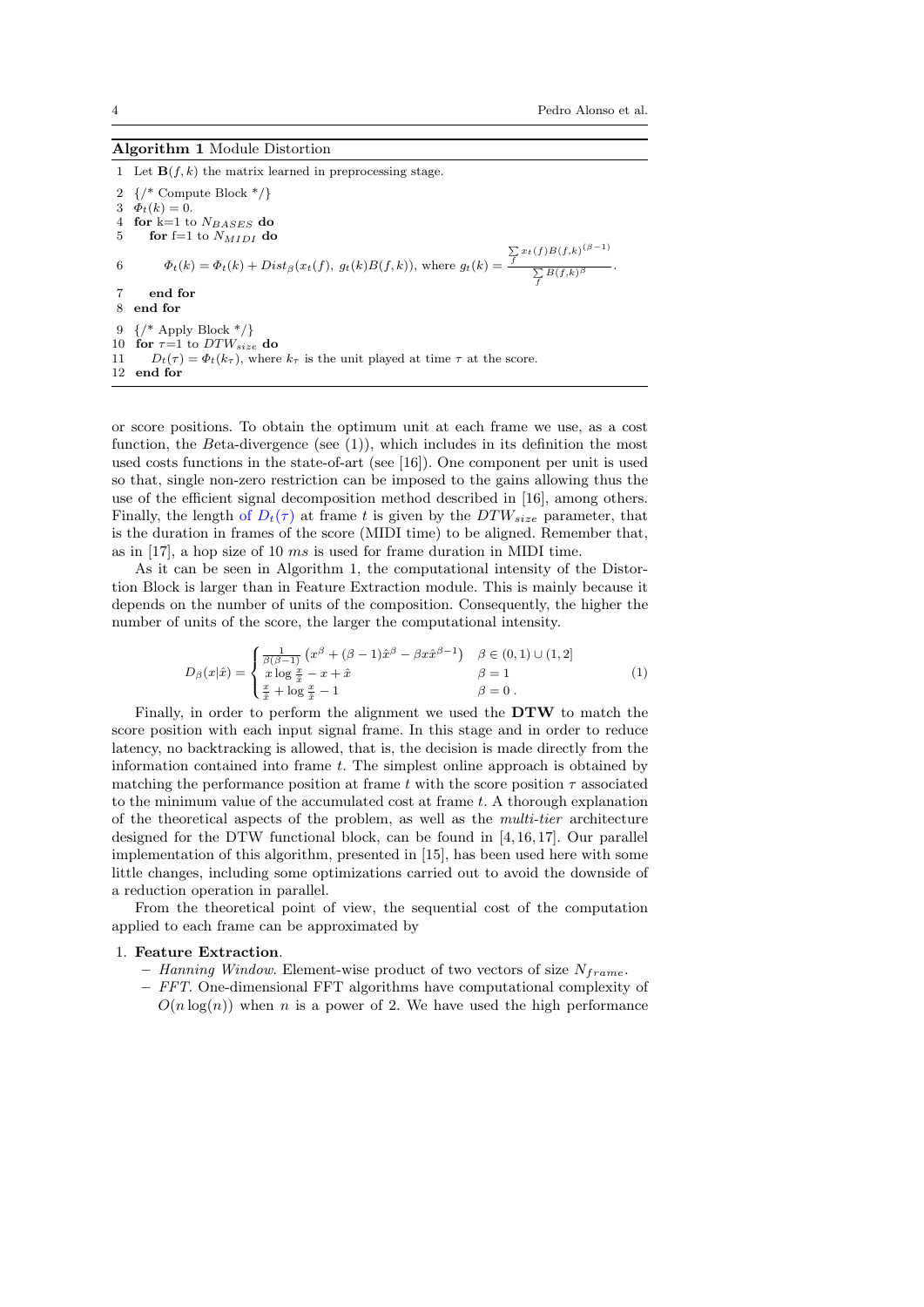Algorithm 2 Distortion matrix computation method

1 for  $k = 1$  to  $N_{BASES}$  do<br>2 for  $f = 1$  to  $N_{MIDI}$  de 2 for  $f = 1$  to  $N_{MIDI}$  do<br>3  $\alpha = \alpha + f_f T_{k.f}$ 3  $\alpha = \alpha + f_f T_{k,f}$ <br>4 end for end for 5  $\alpha = \alpha/n_t$ 6  $c = \alpha^{\beta - 1}$ 7 for  $f = 1$  to  $N_{MIDI}$  do 8  $d = d + (f_f^{\beta} + c(\alpha(\beta - 1)S_{k,f} - \beta f_f)T_{k,f})/(\beta(\beta - 1))$ 9 end for 10  $DS_k = d$ 11 end for

> libraries fftw [18] for the processor and cuFFT [19]) for the GPU. The vector size  $N_{FFT}$  has been selected as a power of 2 so the FFT cost can be approximated by  $N_{FFT}$  log<sub>2</sub>( $N_{FFT}$ ) flops.

- Module. Performs  $N_{FFT}/2$  times three basic operations:  $3N_{FFT}/2$  flops.
- MIDI Resolution. Computes  $N_{MIDI}$  squares and the sum of the elements calculated in *Module*, thereby giving a cost of  $N_{MIDI} + N_{FFT}/2$  flops.

### 2. Module Distortion.

- Compute. The computational cost depends on the value of  $\beta$  (Eq. 1). However, for all the cases is  $O(N_{bases} \times N_{MIDI})$ .
- Apply. Performs  $2DTW_{size}$  operations so  $\in \theta(DTW_{size})$ .
- 3. DTW. Following [15], the cost of this operation is  $O(DTW_{size})$ , being for the parallel version  $O\left(\frac{plog(p)+DTW_{size}}{p}\right)$ .

In summary, the overall cost is

$$
O(N_{frame} + N_{FFT} \log_2(N_{FFT}) + 2N_{FFT} + N_{MIDI} + N_{bases} \times N_{MIDI} + 2DTW_{size}) \approx
$$
  

$$
O(N_{frame} + N_{FFT} \log_2(N_{FFT}) + N_{FFT} + N_{MIDI} + N_{bases} \times N_{MIDI} + DTW_{size}).
$$

for the sequential version. When parallel computing is used in multi-core systems and following [15], the theoretical computational complexity of DTW is  $O\left(\frac{plog(p)+DTW_{size}}{p}\right)$ . The rest of the steps are mainly conformed by loops with independent iterations and, thereby, easily divided between the CPU cores (excluding FFT where an external optimal code is used). Consequently, we can state that the efficiency is near to the optimal, specially when the number of cores of the CPU is low, which is the case of the  $ARM^{\circledR}$  CPUs.

#### 3 The Module Distortion

We depart in our analysis form a refined version of Algorithm 1, in particular of lines 3–8, that we can inspect in Algorithm 2. This algorithm works mainly walking on two matrices, T and S of size  $N_{BASES} \times N_{MIDI}$ , to produce an array DS of size  $N_{BASES}$  of distortion states. Based on this fact we have developed a CUDA kernel that performs this computation in parallel using as many threads as possible to execute all possible operations in parallel.

To this end, we arrange computations in 2D thread blocks of size  $32 \times 16$  so that parameter  $N_{MIDI}$  (which is 114) is partitioned in chunks of size 32 and parameter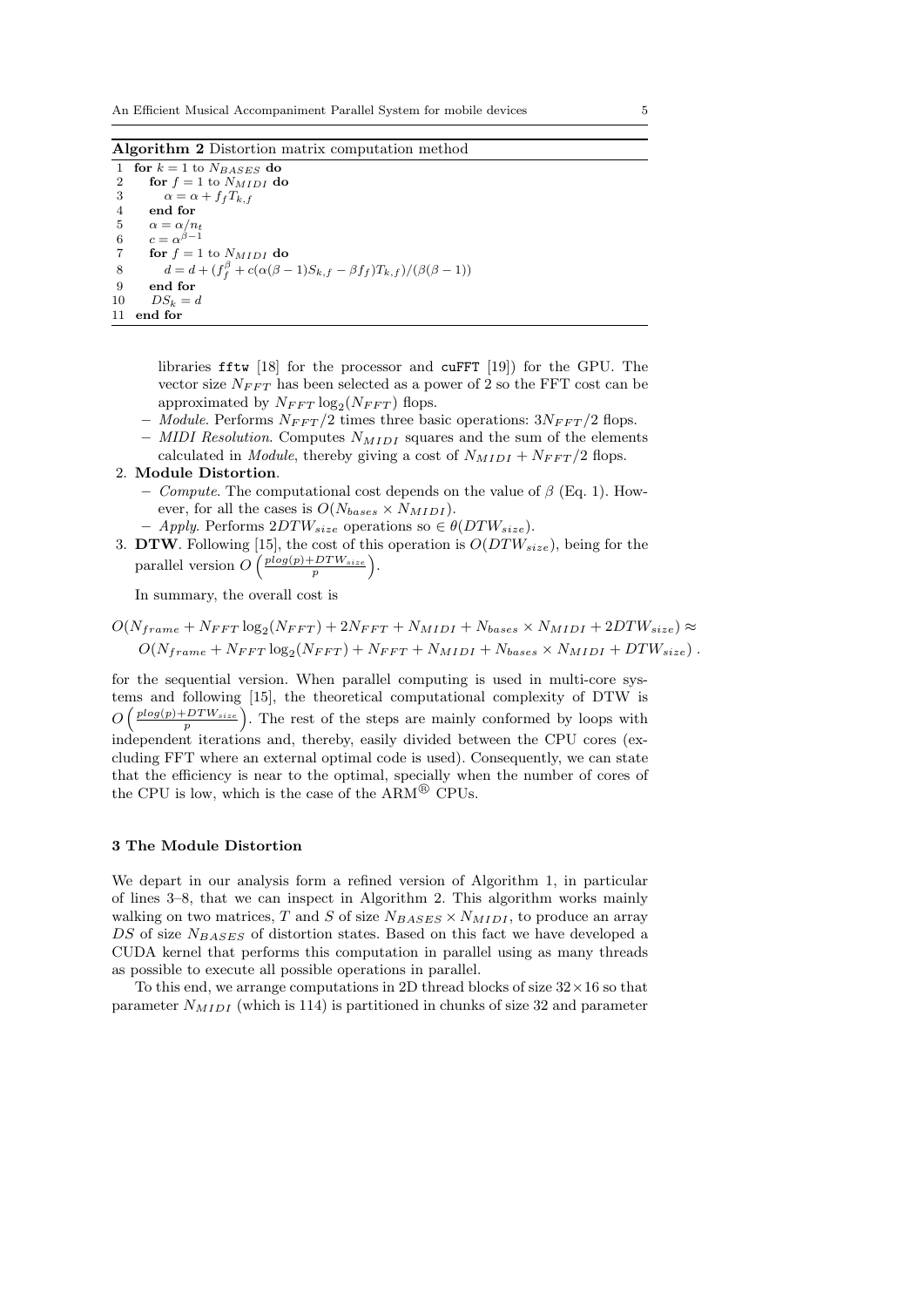Listing 1 Kernel for the distortion matrix computation.

```
__global__ void kernel_CD (double* DS, const double* f, const double* n,
 const double* S, const double* T, const double* p,<br>3 const double beta, const int MIDI, const int BASES) {<br>4 unsigned int i = blockIdx.x * blockDim.y + threadIdx.y, j, k;
 5 unsigned int stride = i * 128;
 6 unsigned int th_row = threadIdx .y;
       7 unsigned int th_col = threadIdx .x;
 8 unsigned int row = i + threadIdx.x;9 bool guard = th_row == 0 && row < BASES && th_col < blockDim.y;<br>
10 double a = 0.0, b, c = beta-1.0;
       double a = 0.0, b, c = beta - 1.0;
11
12 \qquad shared__ double s_a[16], s_b[16];
13
14 if ( i \lt k BASES ) {<br>15 for ( i = th col.
f \circ r ( j=th_col, k=stride + th_col; j < MIDI; j +=32, k +=32 )<br>
a += f[j] * T[k];
             a \neq f[j] * T[k];17 a = \text{warpReduceSum}(a);<br>
18 if (th col == 0) s sif( th_{col} == 0 ) s_a[ th_{row} ] = a;19 __syncthreads ():
20 if(\text{guard}) {<br>21 a = s a [th
21 a = s_a[th_col] / n[row];<br>
22 b = pow(a, c);22 b = pow(a, c);<br>23 s_b[th_col] = beta * b;
24 s_a [\text{th\_col}] = \text{b} * \text{a} * \text{c};
\frac{25}{26}26 \qquad \qquad \text{--synchronizeds ()};<br>
27 \qquad \qquad \text{i = th\_col; k =}j = th\_col; k = stride + th\_col;28 for (j = th\_col, k = stride + th\_col; j \lt MID; j += 32, k += 32)<br>29 a += (p[i]+T[k] * (S[k]*s a[th row]-f[i]*s b[th row]
             a \leftarrow (p[j]+T[k] * (S[k]*s_a[th_row] -f[j]*s_b[th_row])) (beta*c);
30 a = warpReduceSum (a);
31 if (th_col == 0) s_a[th_row] = a;
32 syncthreads ():
33 if ( guard ) DS[row] = s_a[th_col];<br>34 }
      \overline{\phantom{a}}35 }
```
 $N_{BASES}$  is partitioned in chunks of 16. This way we can get that each thread access exclusively one position of matrices  $T$  and  $S$ . Previously to the call to the kernel we need to managed data adequately to make more efficient the performance of the kernel. Matrices  $T$  and  $S$  are fit into memory within an allocated array of size  $N_{BASES} \times 128$  for alignment purposes. Consequently, each row of T or S has 128 elements though only the first 114 positions are referenced in the computations.

Listings 1 shows a snippet of the kernel for the computation of the distortion array of states that results from the translation of Algorithm 2 into CUDA. The listing shows the double precision version, existing also the simple precision one. For simplicity and coherence between Algorithm 1 and Listing 1, it must be noted that we assume vector p has been previously computed by another kernel to power each entry of array f to  $\beta$ .

The kernel fills vector DS with the computed distortion states. We have focused mainly onto the optimization of the memory access pattern, with the help of the CUDA profiler, since this fact is one of the most that usually influences on efficient executions of CUDA kernels, specially of memory bound codes. Variable i addresses the *i*th row of matrices  $T$  and  $S$ . (Be aware that we store these rectangular matrices in a linear array.) Note that blockDim.x is 32 and blockDim.y is 16 so the threads within the same warp access consecutive memory locations (access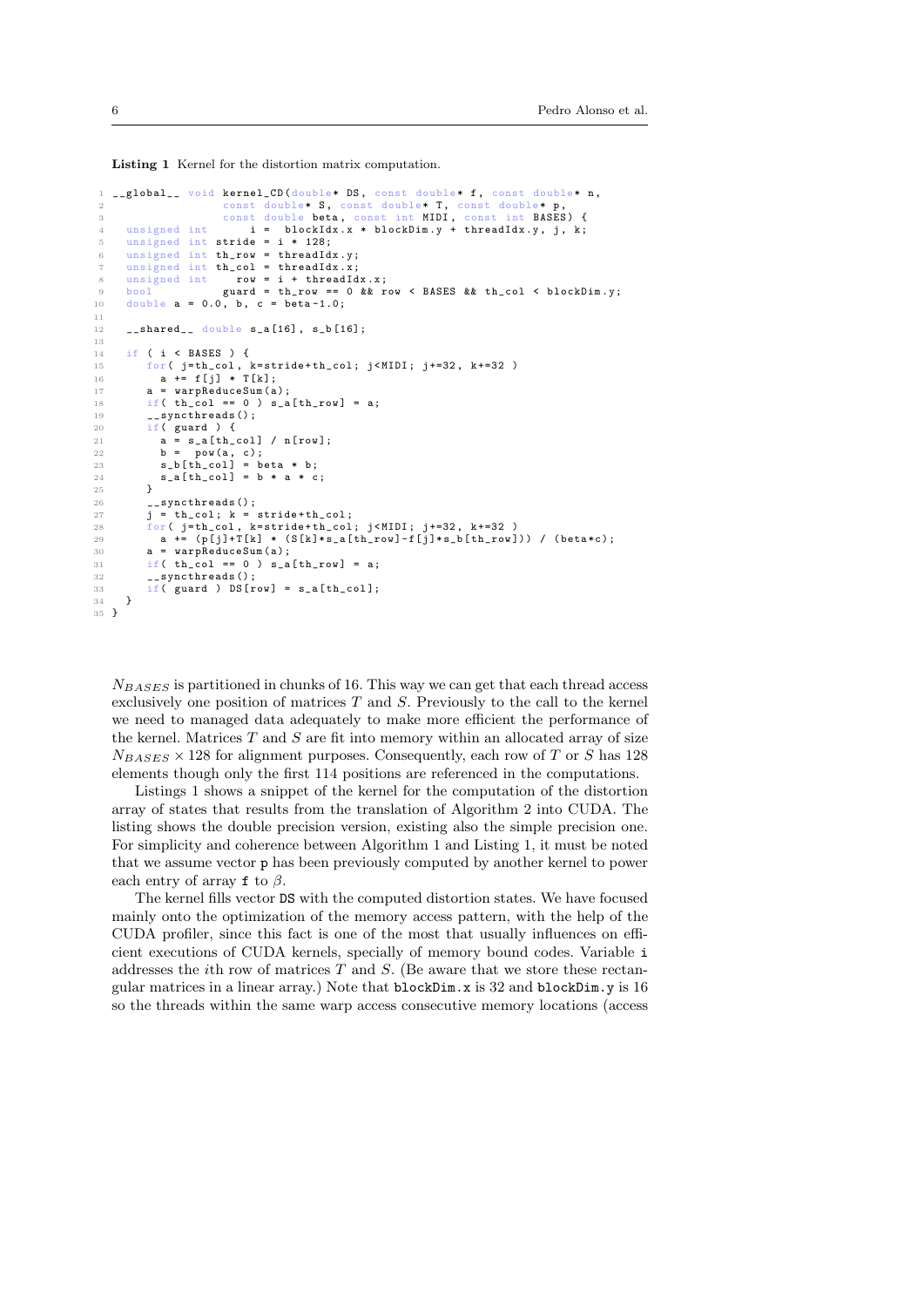entries within the same row). The goal is that loops in lines 15–16 and 28–29 are executed by all the threads within the block. Upon termination of these loops, each thread contains a partial result stored into the local variable a that must be combine by a reduction operation. We aimed to manage operations so that they can take place within the active warp. Hence, the reduction can be carried out using warp shuffle instructions to exchange variables among threads. This instruction set is available since CUDA compute capability 3.x, and is available in the target machine used for our experiments. The device kernel warpReduceSum performs a reduction sum over variables a of all the threads within the active warp, leaving the final result into the variable a of the first thread of that warp. This routine is easily accessible on  $Internet<sup>1</sup>$ .

We used a boolean variable guard, computed at line 9, that is true only for the first warp of the thread block. This warp is in charge of computing some instructions like, for instance, those of the if clause at lines 20–25. Otherwise, only the first thread of the warps would execute this snippet of code thus loosing a lot of performance. Furthermore, we can guarantee this way that the access to memory (in line 33) is always to consecutive allocations.

#### 4 Evaluation and experimental results

For the experimental evaluation we have focused our interest only on a lightweighted device like it is the NVIDIA Jetson, in particular, the TX1 model. This development kit features a Quad-core  $\text{ARM}^{\circledR}$  Cortex<sup>®</sup>-A57 MPCore Processor, and a NVIDIA Maxwell<sup>TM</sup> GPU with 256 NVIDIA<sup>®</sup> CUDA<sup>®</sup> Cores. The TX1 version of this board represents a significant step forward over the previous model (TK1) that allows to address the alignment of scores of longer duration in less time. Note that this micro-architecture is similar to that used in many tablets and smartphones (e.g. Jiayu S3s, with a more powerful CPU, or NVIDIA Shield, with the same chip), thus fulfilling with one of the established requirements: mobility. In addition, the improvement we have made in the software developed, in particular, in the GPU version produced as a result a very good performance. In order to help improving the final output we used the high performance libraries fftw and cuFFT.

Figure 2 summarizes the most important results we can expect from the NVIDIA Jetson executing our high performance online score matching software to follow a musical score by using either the ARM cluster of cores (left graphics) or the embedded GPU (right graphics). The results are presented in terms of AveRage Time per Sequence (ARTpS) and WoRst Time per Sequence (WRTpS) in milliseconds. The first is the most likely time that we may need to process a frame, while the second one represents an upper bound. The system can be considered quite stable according to the similarity obtained between the two times in most of the cases. The complexity per frame of the algorithm depends on the length of the score. We used synthetic audio files of duration: 150 sec., 5 min., 10 min., 15 min., and 30 min. to test and explore the limits of the system. The implemented software makes use of double precision real numbers (64 bits) and simple precision (float numbers of 32 bits), and all the parameters of the score alignment algorithm

 $^{\rm 1}$ https://devblogs.nvidia.com/parallelforall/faster-parallel-reductions-kepler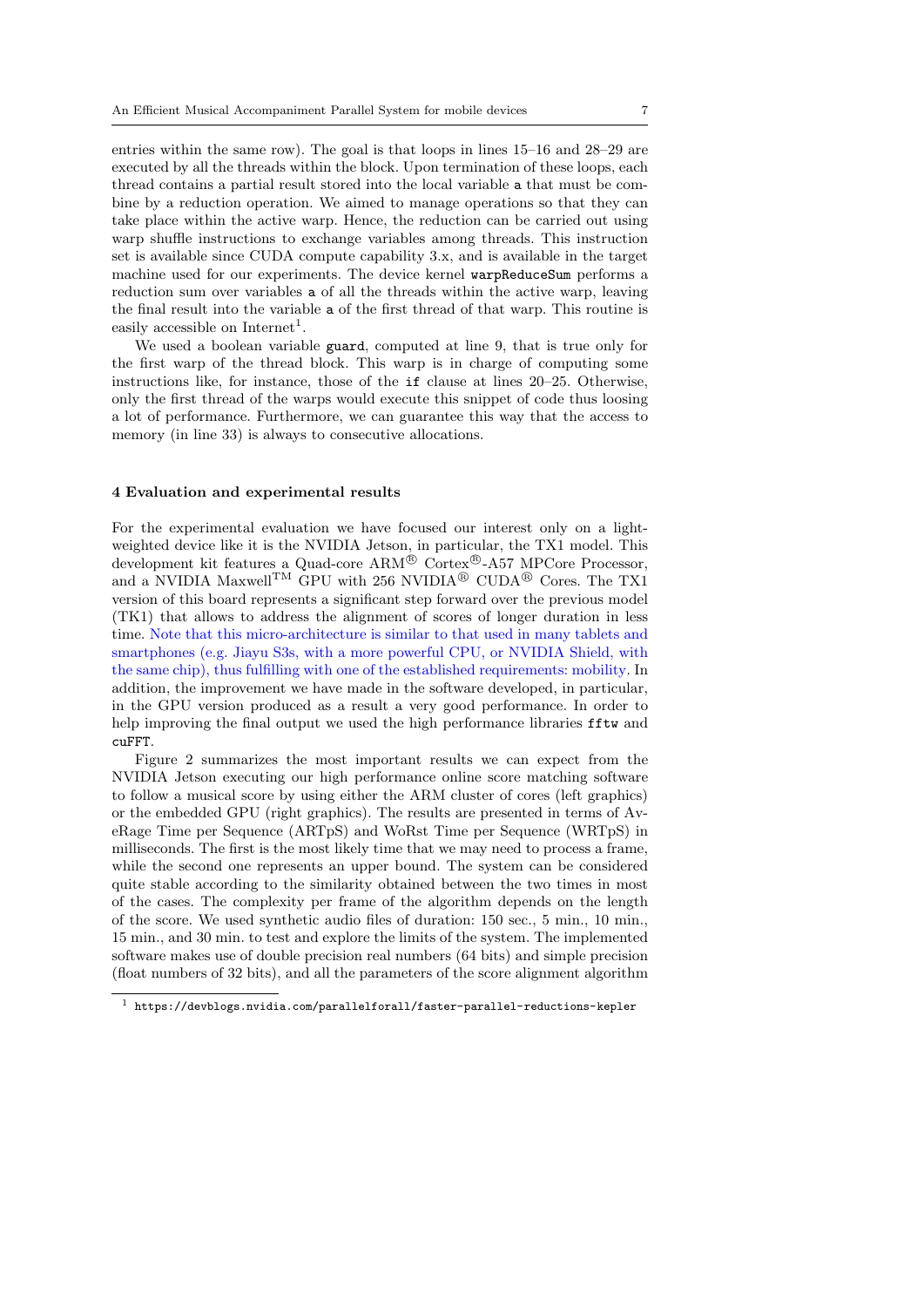

Fig. 2 Experimental results of Online Score Following. AveRage (ARTpS) and WoRst (WRTpS) Time per Frame (in ms.) using the four ARM cores (left figures) and the GPU (right figures) for  $\beta = \{0, 1, 1.6\}.$ 

were set to the same values given in [17]. The flat line that intersects the y-axis at 10 ms. in the figure corresponds to what we judge is the maximum acceptable time to process a frame in real-time (real-time threshold) (with the hop size between frames used in [17]).

As it is shown in the graphics on the left, the implemented score matching is able to execute in real-time for all cases except for the largest score in double precision in the general case for  $\beta$ , i.e. for  $\beta \notin \{0, 1\}$ . When  $\beta$  is 0 or 1 the system responds in real-time for scores of  $\leq 15$  minutes in simple precision, and for scores of  $\leq$  5 minutes. Different values of  $\beta$  may imply the use of the *log* function, only multiplications, or power functions (see (1)) so, consequently, may highly impact on the frame processing time. The existence of a GPU coprocessor embedded in the Jetson device in addition to the implementation of the score following algorithm presented in this contribution for the GPU allows to fit the frame processing time always below the real-time threshold for all the combinations of  $\beta$  and score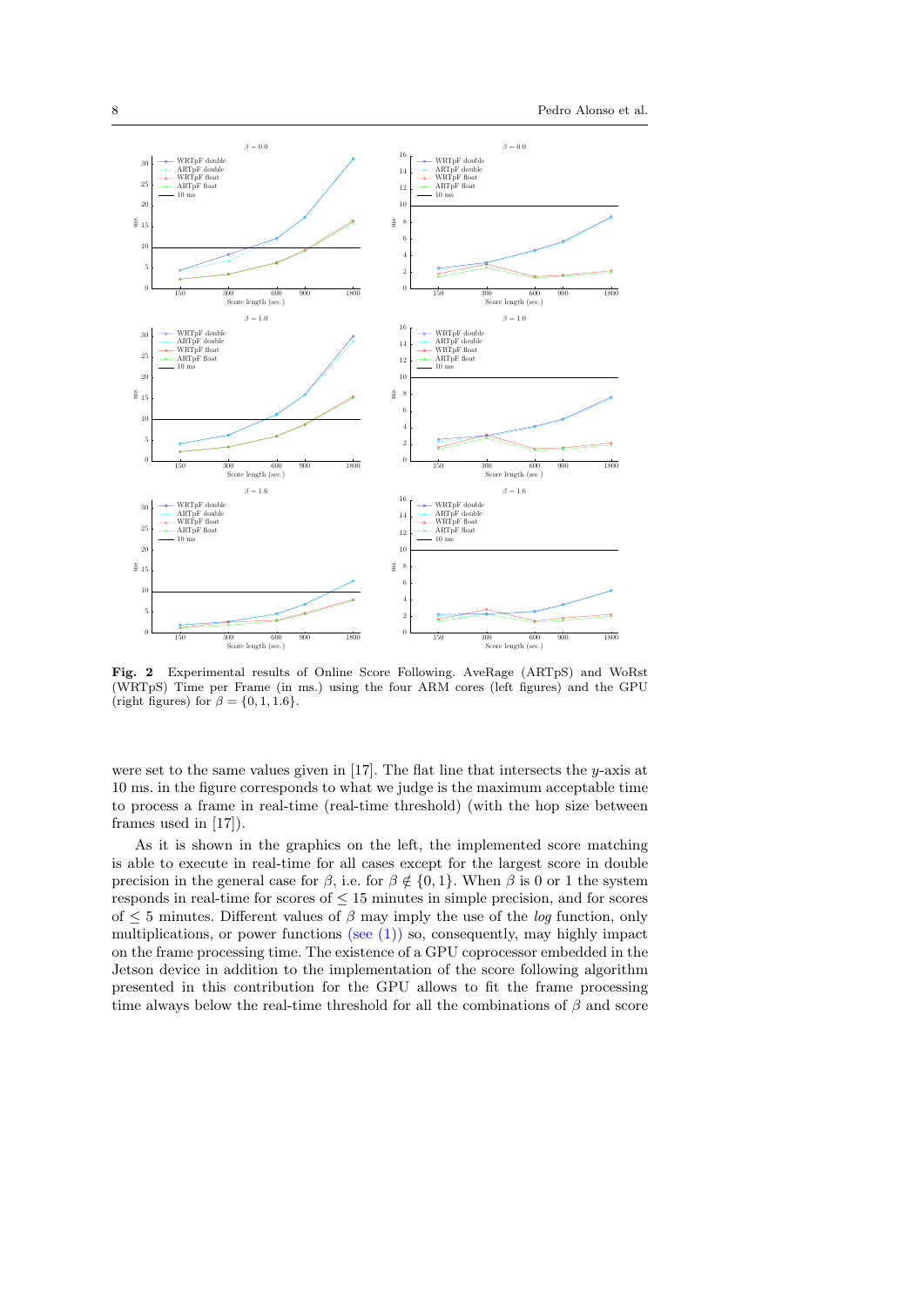

Fig. 3 Comparison of the frame processing time between the use or not of the GPU coprocessor of the NVIDIA Jetson TX1.

Table 1 Average time in seconds of 50 repetitions of the main blocks of the proposed system for a 30 minutes audio file using double precision real numbers.

|                           | $ARMx1$ $ARMx4$ |        | - GPU |
|---------------------------|-----------------|--------|-------|
| <b>Feature Extraction</b> | 38.34           | 13.02  | 36.18 |
| Distortion Block          | 530.29          | 142.64 | 39.77 |
| Dynamic Time Warping      | 343.14          | 88.80  | 14.90 |

lengths, whatever the precision used, as it can be seen on the right hand size graphics of Fig. 2.

Finally, and for comparison purposes, we show in Fig. 3 the relationship among the times achieved when using or not the GPU, varying the precision and the score length, using the general case for the  $\beta$  parameter as example. Also, we show in Table 1 the average time of the main blocks of the Musical Accompaniment System depicted in Fig. 1 using double precision for a 30 minutes audio file. Combining the information of Fig. 3 and Table 1 it can be appreciated the substantial growth in GPU performance with regard to the ARM processors if the Feature Extraction stage (FS) is not considered. It is important to note that the computational weight of FS, which is quite small when compared with the other two blocks, comes from the FFT module and we used there libraries fftw and cuFFT. Library fftw is very optimized for the  $ARM^{\circledR}$  processor and performs very well in parallel. Table 1 also shows that the parallelization, implemented with OpenMP [20] for the CPU, is efficient, i.e. the empirical efficiency obtained is close to one, as it was expected according to the theoretical estimation presented in Section 2.

## 5 Conclusions

In this work we have addressed the score following problem developing an automated computer Musical Accompaniment Parallel System. We managed to use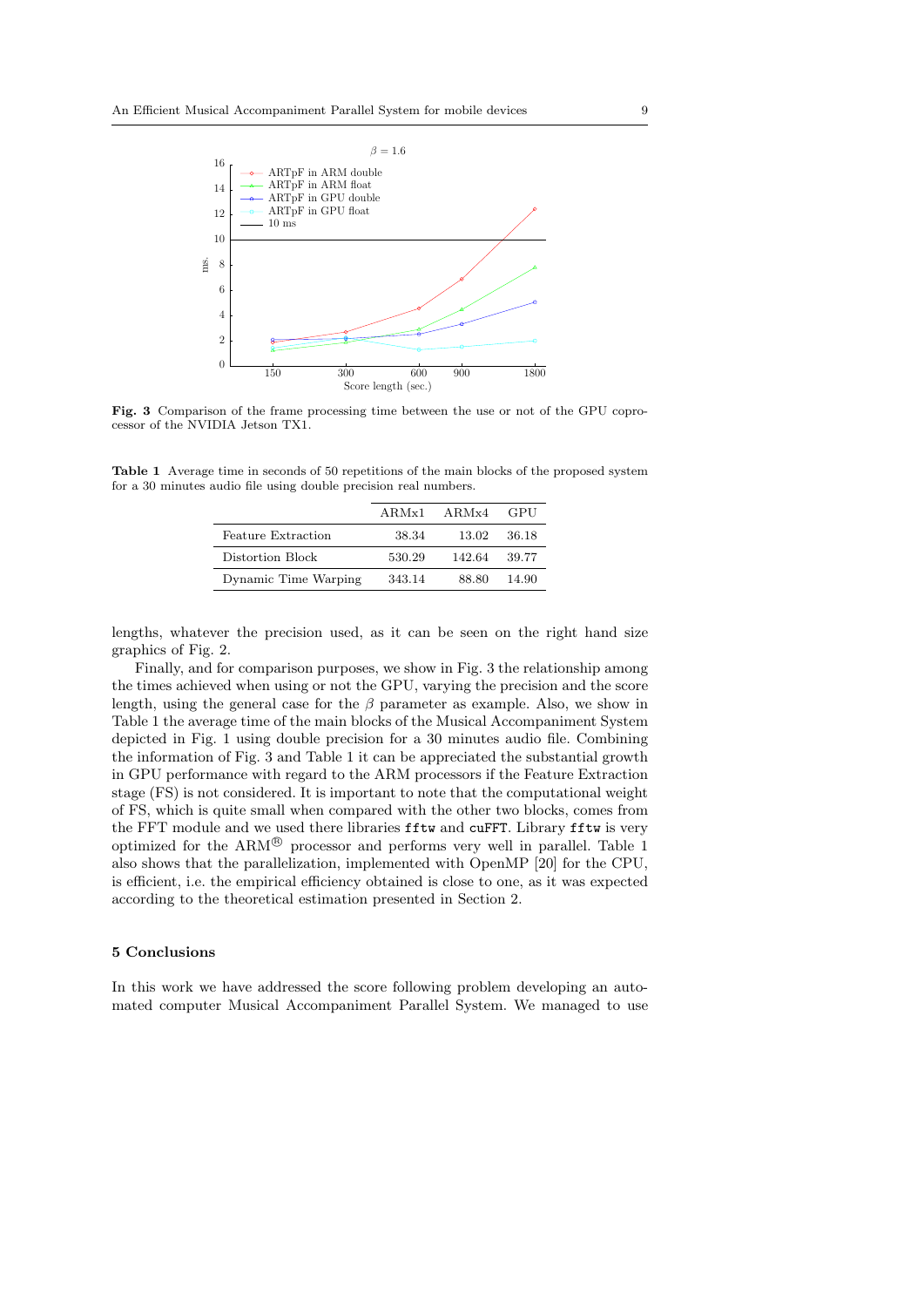high performance computing techniques including tools like OpenMP for multicores or CUDA for GPUs with the aim of solving the problem in real-time using hadheld/mobile devices. The low computational power of these devices and the small time window  $(10 \text{ ms})$  to process each digital frame are both very strong and critical requirements enforced by many applications.

To demonstrate the high performance achieved with our proposed software system, we carried out the tests using the most commonly multi-core processors it can be found in modern tablets and smartphones, i.e. the  $ARM^{\circledR}$  processor, and also the embedded GPU contained into some NVIDIA ARM<sup>®</sup> processor chips. In this context, we have analyzed the limits of a real-time response in terms of score duration. As a result, we conclude that the system always achieves good score alignments within the real-time constraint of  $10ms$  for short/medium score durations. For long, and very long, scores it is necessary to use our GPU based approach.

#### Acknowledgments

This work was supported by the Ministry of Economy and Competitiveness from Spain (FEDER) under projects TEC2015-67387-C4-1-R, TEC2015-67387-C4-2- R and TEC2015-67387-C4-3-R, the Andalusian Business, Science and Innovation Council under project P2010-TIC-6762 (FEDER), and the Generalitat Valenciana PROMETEOII/2014/003.

#### References

- 1. A. Cont, D. Schwarz, N. Schnell, and C. Raphael. 2007. "Evaluation of real- time audio-toscore alignment" in Proc. of the International Conference on Music Information Retrieval (ISMIR) 2007, Vienna, Austria.
- 2. A. Arzt. 2008. "Score Following with Dynamic Time Warping. An Automatic Page-Turner" Master's Thesis, Vienna University of Technology, Vienna, Austria.
- 3. C. Raphael. 2010. "Music Plus One and Machine Learning" in Proc. of the 27 th International Conference on Machine Learning, Haifa, Israel, 21-28.
- 4. J.J. Carabias-Ortí, F.J. Rodríguez-Serrano, P. Vera-Candeas, N.Ruiz-Reyes, F.J. Cañadas-Quesada. 2015. "An Audio To Score Alignment Framework Using Spectral Factorization And Dynamic Time Warping," in Proc. of the International Conference on Music Information Retrieval (ISMIR), pp. 742-748, Málaga, Spain.
- 5. A. Cont. 2010. "A coupled duration-focused architecture for real-time music-to-score alignment," IEEE Trans. Pattern Anal. Mach. Intell., vol. 32, no. 6, pp. 974-987.
- 6. N. Montecchio, and N. Orio. 2009. "A discrete filterbank approach to audio to score matching for score following," in Proc. of the International Conference on Music Information Retrieval (ISMIR), pp. 495-500.
- 7. M. Puckette. 1995. "Score following using the sung voice," in Proc. of the International Computer Music Conference (ICMC), pp. 175-178.
- 8. Z. Duan, and B. Pardo. 2011. "Soundprism: An Online System for Score-informed Source Separation of Music Audio," IEEE Journal of Selected Topics in Signal Processing, vol. 5, no. 6, pp. 1205-1215.
- 9. A. Cont. 2006. "Realtime audio to score alignment for polyphonic music instruments using sparse non-negative constraints and hierarchical hmms," In Proc. of IEEE International Conference on Acoustics Speech and Signal Processing (ICASSP), Toulouse. France.
- 10. P. Cuvillier, and A. Cont. 2014."Coherent time modeling of Semi-Markov models with application to realtime audio-to-score alignment". In Proc. of the 2014 IEEE International Workshop on Machine Learning for Signal Processing, 16.